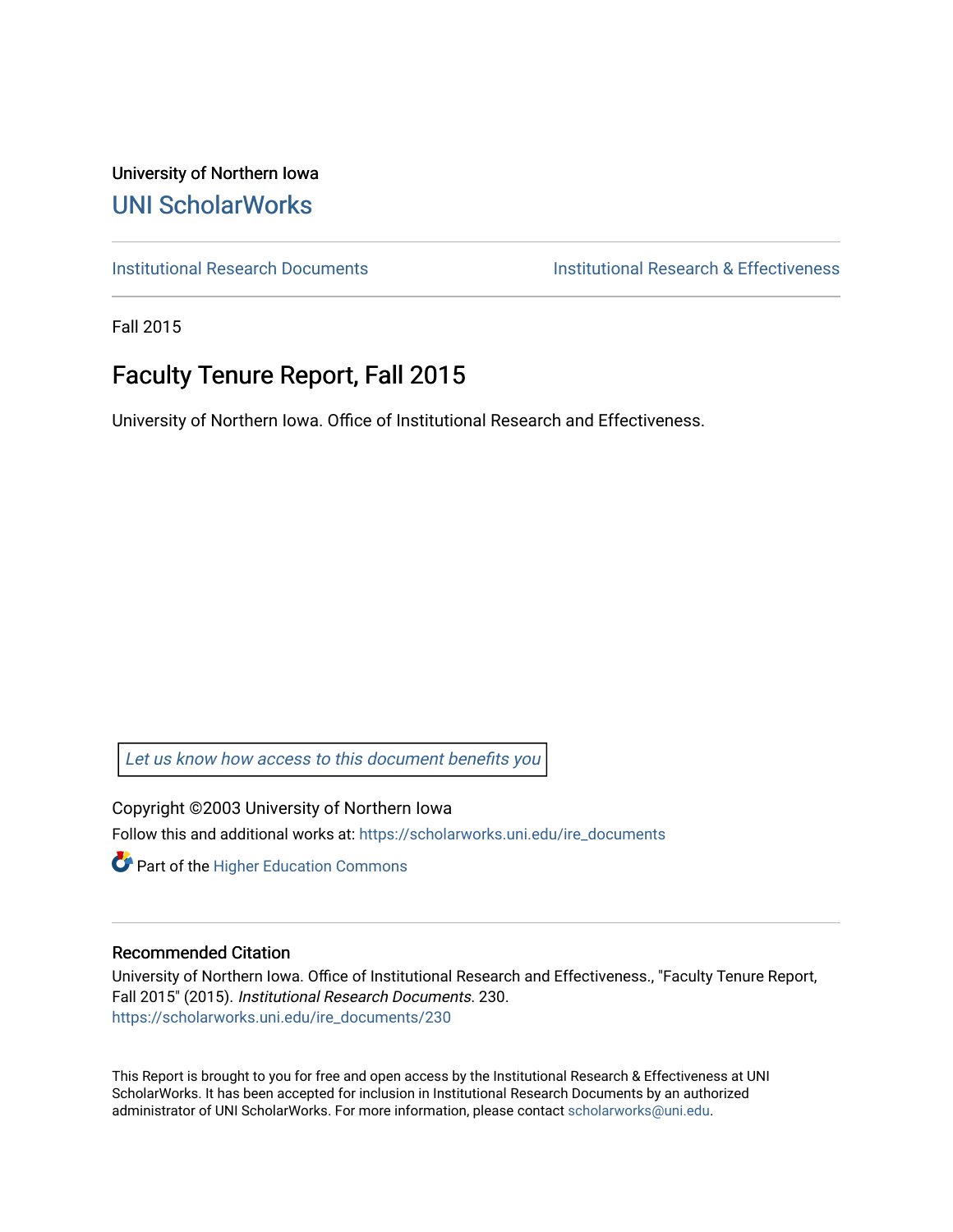### **Table 1**

#### **Tenured Faculty and Non-Tenured Faculty on Tenure Track**

**University of Northern Iowa: Fall 2015**

|                                |    |           |               |   |              |           |   |            |    |      |          |        |          |          |               |           |   |           |    |           |       | % of            | % of    |
|--------------------------------|----|-----------|---------------|---|--------------|-----------|---|------------|----|------|----------|--------|----------|----------|---------------|-----------|---|-----------|----|-----------|-------|-----------------|---------|
|                                |    |           | Assoc.        |   |              | Asst.     |   |            |    |      |          |        |          |          |               |           |   |           |    |           |       | Tenure Eligible | Total   |
| <b>COLLEGE/DEPARTMENT</b>      |    | Professor | Professor     |   |              | Professor |   | Instructor |    | Male |          | Female | Minority |          |               | Full-time |   | Part-time |    | Totals    |       | Faculty         | Faculty |
| <b>Business Administration</b> |    | NT        |               | N |              |           |   | N٦         |    |      |          | NT     |          | N.       |               |           |   | NT        |    | <b>NT</b> | Other | Tenured         | Tenured |
| Accounting                     | 5  |           |               |   |              | .5        |   |            |    |      |          |        |          |          |               | 5         |   |           | 6  | 5         |       | 54.5            | 37.5    |
| Economics                      | 6  | ∩         |               |   |              |           |   | 0          | 8  |      |          |        | 3        |          | 8             |           |   |           | 9  |           |       | 90.0            | 81.8    |
| Finance                        | 4  |           |               |   | 0            | 2         |   | $\Omega$   | b. |      | $\Omega$ | 0      |          |          | $\mathcal{D}$ |           | ი |           | 5  |           |       | 71.4            | 55.6    |
| Management                     |    | 0         | <sub>15</sub> |   |              | 6         |   |            | 9  | 5    |          |        |          |          | 12            | 6         |   | 0         | 13 | 6         | 6     | 68.4            | 52.0    |
| Marketing                      | 3  | $\Omega$  | 3             |   | <sup>o</sup> | $\Omega$  | 0 | $\Omega$   | 6  | 0    | 0        | ი      | з        | $\Omega$ | 6             |           | 0 | 0         | 6  | 0         | .5    | 100.0           | 54.5    |
| Other                          | 0  |           |               |   |              | $\Omega$  |   |            | 0  |      |          |        |          |          |               |           |   |           |    | $\Omega$  |       | 100.0           | 33.3    |
| <b>College Total</b>           | 25 | 0         | 15            |   | 0            | 14        |   | 0          | 32 | 10   | 8        |        |          |          | 36            | 14        |   |           | 40 | 14        | 21    | 74.1            | 18.7    |

|                                                         |               |           |           |   |   |           |    |            |    |      |    |               |   |          |    |               |          |           |    |        |       | % of            | $%$ of  |
|---------------------------------------------------------|---------------|-----------|-----------|---|---|-----------|----|------------|----|------|----|---------------|---|----------|----|---------------|----------|-----------|----|--------|-------|-----------------|---------|
|                                                         |               |           | Assoc.    |   |   | Asst.     |    |            |    |      |    |               |   |          |    |               |          |           |    |        |       | Tenure Eligible | Total   |
| <b>COLLEGE/DEPARTMENT</b>                               |               | Professor | Professor |   |   | Professor |    | Instructor |    | Male |    | Female        |   | Minority |    | Full-time     |          | Part-time |    | Totals |       | Faculty         | Faculty |
| Education                                               |               | NΊ        |           |   |   |           |    | N          |    | N١   |    |               |   |          |    |               |          |           |    | NT     | Other | Tenured         | Tenured |
| Curriculum & Instruction                                | 5             | $\Omega$  | 10        | 4 |   |           |    |            |    |      | 14 | 8             |   |          | 16 |               |          |           | 17 | 11     | 11    | 60.7            | 43.6    |
| Educational Leadership, Counseling & Postsecondary Edu. | $\mathcal{P}$ | $\Omega$  |           |   | 0 | 3         | 0  |            |    |      | 0  | $\mathcal{P}$ | 0 | 0        | 3  | 3             | $\Omega$ | 0         | 3  | 3      | -2    | 50.0            | 37.5    |
| Educational Psychology & Foundations                    | 4             | $\Omega$  | 4         |   |   | 5         | 0  |            | 3  |      | 6  | 3             | 0 |          | 9  |               | $\Omega$ | 0         | 9  | 5      | 6     | 64.3            | 45.0    |
| School of Health, Physical Education & Leisure Services | 11            | $\Omega$  | 13        |   |   |           |    |            | 14 | 5    |    | 3             | 3 |          | 24 | 8             |          | 0         | 25 | 8      | 18    | 75.8            | 49.0    |
| Special Education                                       | 5             | $\Omega$  | З         |   |   |           |    |            |    | 0    | 6  |               | 0 |          | 9  |               |          |           | 9  |        | 3     | 90.0            | 69.2    |
| Teaching                                                | 2             | $\Omega$  |           |   |   | 2         | 20 | 3          |    | 0    | 20 | 5             | 0 |          | 23 | $\mathcal{D}$ |          | $\Omega$  | 27 | 5      | 10    | 84.4            | 64.3    |
| Other                                                   | 0             | $\Omega$  |           |   |   | 0         |    |            |    |      |    |               |   |          |    |               |          |           | ◠  |        |       | 100.0           | 66.7    |
| <b>College Total</b>                                    | 29            | 0         | 33        |   |   | 25        | 24 |            | 33 | 11   | 59 | 22            |   |          | 86 | 33            |          | 0         | 92 | 33     | 51    | 73.6            | 52.3    |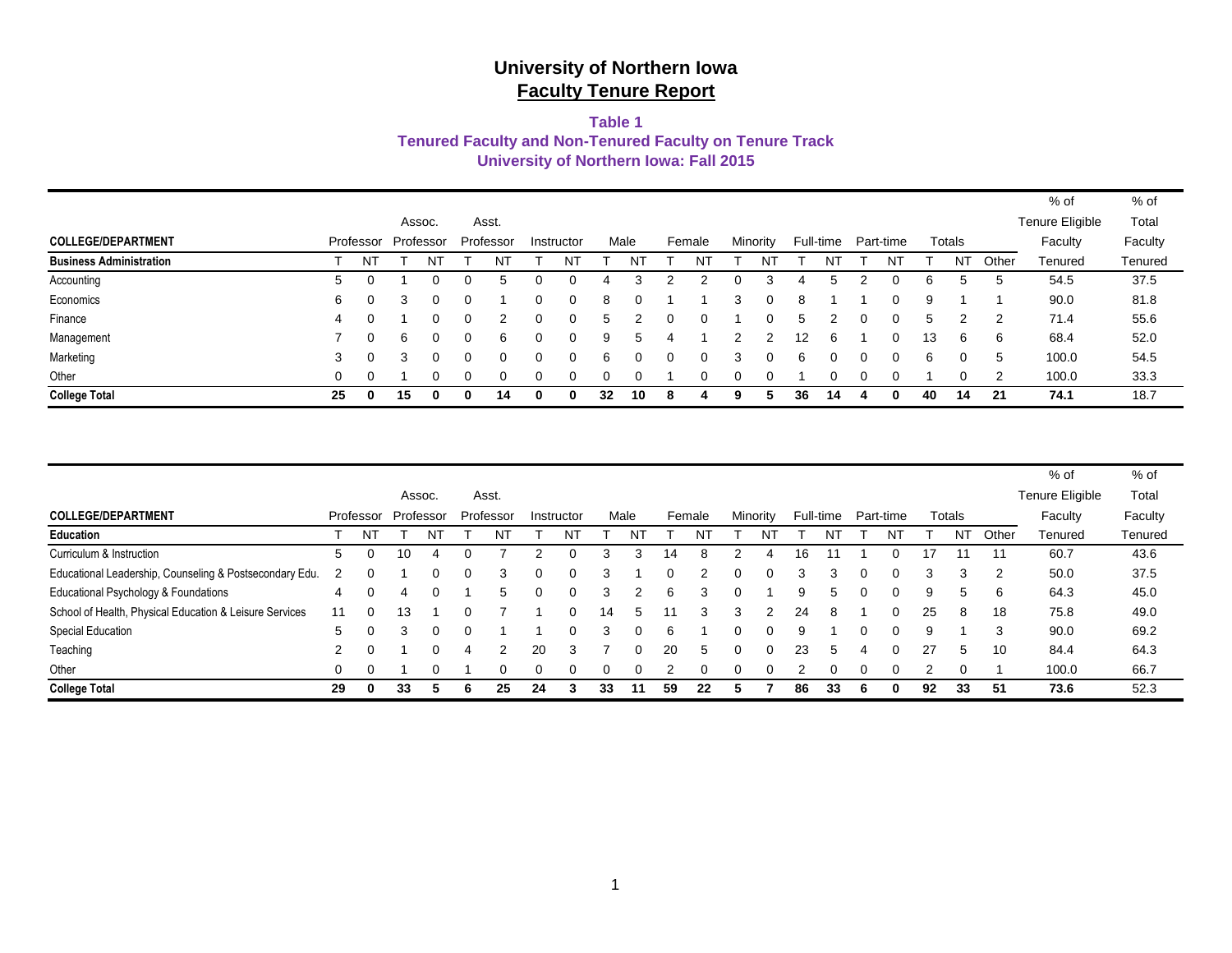### **Tenured Faculty and Non-Tenured Faculty on Tenure Track Table 1 (Cont.)**

|                                             |           |           |           |          |          |           |          |            |      |    |          |        |          |          |     |           |           |    |     |           |                | % of            | % of    |
|---------------------------------------------|-----------|-----------|-----------|----------|----------|-----------|----------|------------|------|----|----------|--------|----------|----------|-----|-----------|-----------|----|-----|-----------|----------------|-----------------|---------|
|                                             |           |           | Assoc.    |          |          | Asst.     |          |            |      |    |          |        |          |          |     |           |           |    |     |           |                | Tenure Eligible | Total   |
| <b>COLLEGE/DEPARTMENT</b>                   | Professor |           | Professor |          |          | Professor |          | Instructor | Male |    |          | Female | Minority |          |     | Full-time | Part-time |    |     | Totals    |                | Faculty         | Faculty |
| <b>Humanities, Arts and Sciences</b>        |           | <b>NT</b> |           | NT       |          | NT        |          | NT         |      | NT |          | NT     |          | N٦       |     |           |           | NT |     | <b>NT</b> | Other          | Tenured         | Tenured |
| Art                                         | 9         | $\Omega$  | 3         | ∩        | O        | 2         | ∩        | $\Omega$   | 8    |    |          |        |          |          | 12  | 2         | $\Omega$  | 0  | 12  | 2         |                | 85.7            | 66.7    |
| Biology                                     | 10        | 0         | 9         | $\Omega$ | 0        | 6         |          | 0          | 17   | 3  | 2        | З      |          |          | 19  | 6         | 0         |    | 19  | 6         | 8              | 76.0            | 57.6    |
| Chemistry & Biochemistry                    | 6         | $\Omega$  | 5         | $\Omega$ | 0        | 4         | 0        | 0          | 8    | 3  | 3        |        | 2        |          |     |           |           |    |     |           | 2              | 73.3            | 64.7    |
| <b>Communication Sciences and Disorders</b> | 2         | 0         |           | 0        | 0        | 3         | 0        | 0          |      | 0  | 4        | 3      |          |          | 6   | з         | 0         |    | 6   | 3         | 8              | 66.7            | 35.3    |
| <b>Communication Studies</b>                | 8         | 0         | 10        |          | 0        |           |          |            | 6    | 6  | 12       |        |          |          | 14  | 8         |           |    | 18  | 8         | 12             | 69.2            | 47.4    |
| <b>Computer Science</b>                     |           |           | 5         |          |          |           |          | 0          | 6    |    | 0        |        |          |          |     |           |           |    | 6   |           | ∩              | 85.7            | 85.7    |
| Earth Science                               | 4         | 0         | 2         | $\Omega$ | $\Omega$ | 2         | $\Omega$ | O          | 5    | 0  |          |        |          |          | 6   |           |           |    | 6   |           | $\overline{2}$ | 75.0            | 60.0    |
| Technology                                  |           | $\Omega$  | 5         | $\Omega$ | 0        | 5         | $\Omega$ | 0          | 9    |    | 3        |        | 6        |          | 10  |           |           | 0  | 12  | 5         | 6              | 70.6            | 52.2    |
| Languages & Literatures                     | 13        | 0         | 16        | $\Omega$ |          | 5         |          | 0          | 15   |    | 16       |        |          |          | 29  |           |           |    | 31  | 5         | 16             | 86.1            | 59.6    |
| Mathematics                                 |           | $\Omega$  | 11        | $\Omega$ |          | 4         | 0        | $\Omega$   | 13   |    | 6        | 3      | 5        | $\Omega$ | 19  | 4         | 0         | 0  | 19  |           |                | 82.6            | 63.3    |
| Philosophy & Religion                       | 2         | 0         |           | ∩        | 0        | 2         | 0        | $\Omega$   | 6    |    | 3        |        |          |          |     |           | 2         | 0  | 9   |           | 4              | 81.8            | 60.0    |
| Physics                                     | 3         | 0         | 3         | 0        | 0        | 3         |          | 0          | 6    | 2  | 0        |        |          |          |     |           |           |    | 6   | 3         | 2              | 66.7            | 54.5    |
| School of Music                             | 12        | 0         | 12        |          | 0        | 8         |          | 0          | 15   | 3  | 10       | 6      |          |          | 25  | 9         |           |    | 25  | 9         | 24             | 73.5            | 43.1    |
| Theatre                                     | 3         | $\Omega$  | 6         | ∩        | 0        | 2         | 0        | O          | ี    |    | 3        |        |          |          |     |           |           |    | 9   |           | 3              | 81.8            | 64.3    |
| Other                                       | 3         | $\Omega$  |           | ∩        | 0        | 0         |          |            |      |    | $\Omega$ |        |          |          |     |           |           |    | 3   |           | 2              | 100.0           | 60.0    |
| <b>College Total</b>                        | 90        | 0         | 98        | 2        | 2        | 54        | 2        | 0          | 124  | 25 | 67       | 32     | 33       | 8        | 177 | 58        | 13        | 0  | 192 | 56        | 100            | 77.4            | 55.2    |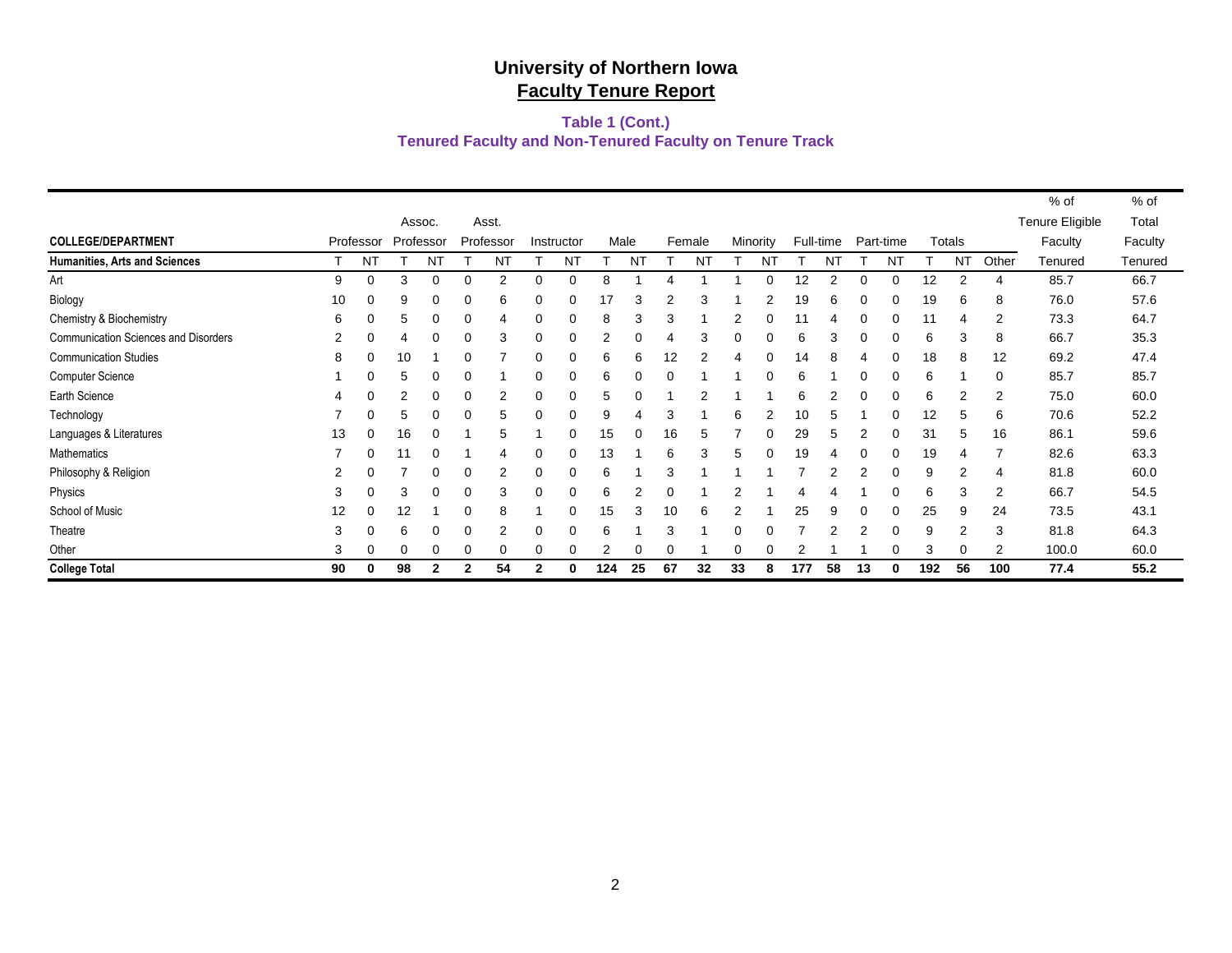### **Tenured Faculty and Non-Tenured Faculty on Tenure Track Table 1 (Cont.) University of Northern Iowa: Fall 2015**

|                                        |                   |           |           |          |              |           |   |            |    |      |    |        |          |          |    |           |   |           |    |           |       | % of            | % of    |
|----------------------------------------|-------------------|-----------|-----------|----------|--------------|-----------|---|------------|----|------|----|--------|----------|----------|----|-----------|---|-----------|----|-----------|-------|-----------------|---------|
|                                        |                   |           | Assoc.    |          |              | Asst.     |   |            |    |      |    |        |          |          |    |           |   |           |    |           |       | Tenure Eligible | Total   |
| <b>COLLEGE/DEPARTMENT</b>              |                   | Professor | Professor |          |              | Professor |   | Instructor |    | Male |    | Female | Minority |          |    | Full-time |   | Part-time |    | Totals    |       | Faculty         | Faculty |
| <b>Social and Behavioral Sciences</b>  |                   | NT        |           | NT       |              | NT        |   | NT         |    | NT   |    | N      |          | N٦       |    | NT        |   | NΤ        |    | <b>NT</b> | Other | Tenured         | Tenured |
| Geography                              | 4                 | $\Omega$  |           |          | ∩            |           |   |            |    |      |    |        |          |          |    |           |   |           | 8  |           | 4     | 88.9            | 61.5    |
| History                                | $12 \overline{ }$ | $\Omega$  |           | $\Omega$ | $\Omega$     | 3         |   | ∩          | 13 |      | 6  |        | 0        |          | 17 |           |   |           | 19 | 3         | 3     | 86.4            | 76.0    |
| <b>Political Science</b>               |                   | 0         |           | ∩        | $\Omega$     | 4         |   | $\Omega$   | 5. | 2    | 3  | 2      | 2        | 0        | 8  | 4         |   | $\Omega$  | 8  | 4         | 3     | 66.7            | 53.3    |
| Psychology                             | 10                | $\Omega$  |           |          | 0            | 3         |   |            | 6  |      | 6  |        | 0        |          | 12 |           |   |           | 12 | 3         | 3     | 80.0            | 66.7    |
| School of Applied Human Sciences       | $\mathbf{2}$      | $\Omega$  | 8         |          | $\Omega$     | 5         |   |            | 5  |      | 5  |        | 0        |          | 9  |           |   |           | 10 | 5         | 8     | 66.7            | 43.5    |
| Social Work                            | 3                 | $\Omega$  |           |          | $\Omega$     | 2         |   |            |    |      |    |        | O        | າ        | 5  |           |   |           |    | 3         | 6     | 70.0            | 43.8    |
| Sociology, Anthropology, & Criminology |                   | $\Omega$  | 8         |          | $\Omega$     | 4         |   |            | Я  |      | 6  | З      | っ        | 2        | 15 | 4         |   |           | 15 | 4         | 5     | 78.9            | 62.5    |
| Other                                  |                   | 0         |           | $\Omega$ | $\Omega$     |           |   | $\Omega$   |    |      |    |        | 0        | $\Omega$ |    |           |   |           | 2  |           | 0     | 66.7            | 66.7    |
| <b>College Total</b>                   | 40                | 0         | 41        |          | $\mathbf{0}$ | 23        | 0 | 0          | 49 | 8    | 32 | 16     | 5        | 9        | 76 | 24        | 5 |           | 81 | 24        | 32    | 77.1            | 59.1    |

|                            |     |              |           |          |   |           |          |              |      |     |     |          |    |          |     |           |          |           |     |              |              | % of            | % of    |
|----------------------------|-----|--------------|-----------|----------|---|-----------|----------|--------------|------|-----|-----|----------|----|----------|-----|-----------|----------|-----------|-----|--------------|--------------|-----------------|---------|
|                            |     |              | Assoc.    |          |   | Asst.     |          |              |      |     |     |          |    |          |     |           |          |           |     |              |              | Tenure Eligible | Total   |
|                            |     | Professor    | Professor |          |   | Professor |          | Instructor   | Male |     |     | Female   |    | Minority |     | Full-time |          | Part-time |     | Totals       |              | Faculty         | Faculty |
|                            |     | NT           |           | NT       |   | NT        |          | NT           |      | NT  |     | NΤ       |    | NT       |     | N1        |          | NT        |     | <b>NT</b>    | Other        | Tenured         | Tenured |
| Library                    | 3   | $\Omega$     | 8         | $\Omega$ | 0 | 4         | 0        | 0            | 5    | 0   | 6   | 4        | 0  | 0        | 11  | 4         | 0        | 0         | 11  | 4            | $\mathbf{0}$ | 73.3            | 73.3    |
| Other                      | 3   | $\Omega$     | 4         | 0        |   | 0         | 0        | $\mathbf{0}$ | 2    | 0   | 6   | $\Omega$ | 0  | $\Omega$ | 8   | $\Omega$  | $\Omega$ | 0         | 8   | $\mathbf{0}$ | -21          | 100.0           | 27.6    |
| Total                      | 6.  | $\mathbf{0}$ | 12        | 0        |   |           | $\Omega$ | 0            |      | 0   | 12  |          | 0  | 0        | 19  |           | 0        | $\bf{0}$  | 19  | 4            | 21           | 82.6            | 43.2    |
|                            |     |              |           |          |   |           |          |              |      |     |     |          |    |          |     |           |          |           |     |              |              |                 |         |
|                            |     |              |           |          |   |           |          |              |      |     |     |          |    |          |     |           |          |           |     |              |              |                 |         |
|                            |     |              |           |          |   |           |          |              |      |     |     |          |    |          |     |           |          |           |     |              |              |                 |         |
| UNIVERSITY TOTAL Fall 2015 | 190 | $\mathbf 0$  | 199       | -8       | a | 120       | 26       |              | 245  | -54 | 178 | 78       | 52 | 29       | 394 | 133       | 28       | n         | 424 | 131          | 225          | 76.4            | 54.4    |

Report Prepared by Institutional Research & Effectiveness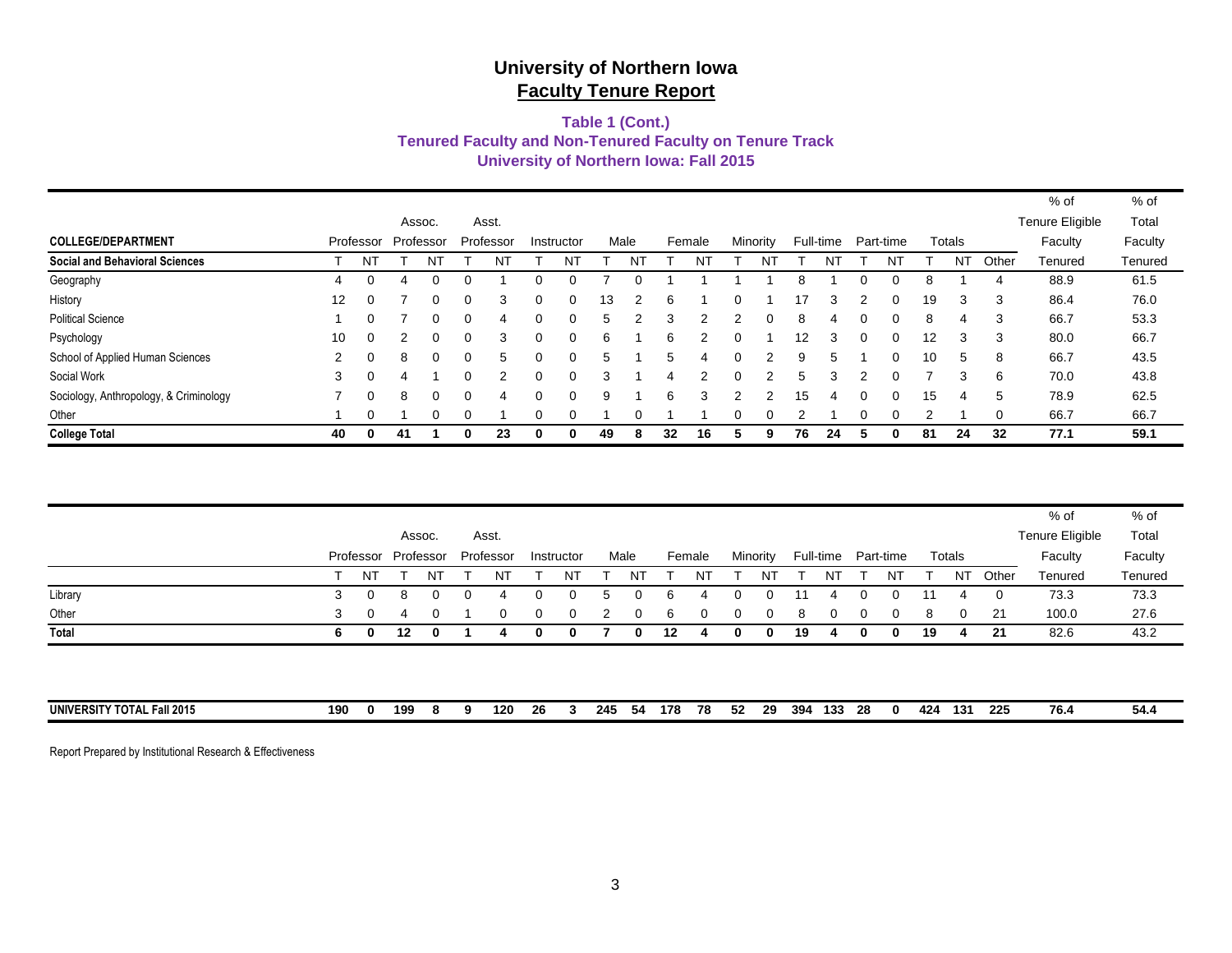### **University of Northern Iowa: Fall 2015 Table 2 Faculty Not on Tenure Track**

|                                |           |           | Other      |      |        |          |           |           |       |
|--------------------------------|-----------|-----------|------------|------|--------|----------|-----------|-----------|-------|
| <b>COLLEGE/DEPARTMENT</b>      | Adjunct/  | Visiting/ | Non-Tenure |      |        |          |           |           |       |
| <b>Business Administration</b> | Temporary | Term      | Track      | Male | Female | Minority | Full-time | Part-time | Total |
| Accounting                     |           |           | U          | 4    |        |          | ۰.        |           |       |
| Economics                      |           |           | O          |      | 0      |          |           |           |       |
| Finance                        |           |           |            |      |        |          |           |           |       |
| Management                     |           |           |            |      |        |          | 3         |           |       |
| Marketing                      |           |           |            |      |        |          | 4         |           |       |
| Other                          |           |           |            |      | ◠      |          |           |           |       |
| <b>College Total</b>           | 10        |           |            | 11   | 10     |          | 12        | $\Omega$  | 21    |

|                                                         |           |           | Other        |      |        |          |           |           |       |
|---------------------------------------------------------|-----------|-----------|--------------|------|--------|----------|-----------|-----------|-------|
| <b>COLLEGE/DEPARTMENT</b>                               | Adjunct/  | Visiting/ | Non-Tenure   |      |        |          |           |           |       |
| Education                                               | Temporary | Term      | Track        | Male | Female | Minority | Full-time | Part-time | Total |
| Curriculum & Instruction                                |           |           |              |      | 10     |          |           |           | 11    |
| Educational Leadership, Counseling & Postsecondary      | $\Omega$  |           |              | 0    | ◠      |          |           |           |       |
| Educational Psychology & Foundations                    |           |           | $\mathbf{U}$ | 3    | -1     | $\Omega$ | 4         |           |       |
| School of Health, Physical Education & Leisure Services | 12        |           |              | 6    | 12     |          | 11        |           | 18    |
| Special Education                                       |           | 0         |              |      |        | 0        |           |           |       |
| Teaching                                                |           |           | 4            |      |        | 0        | 9         |           | 10    |
| Other                                                   |           |           |              |      |        |          |           |           |       |
| <b>College Total</b>                                    | 34        |           | 13           | 14   | 37     |          | 30        | 21        | 51    |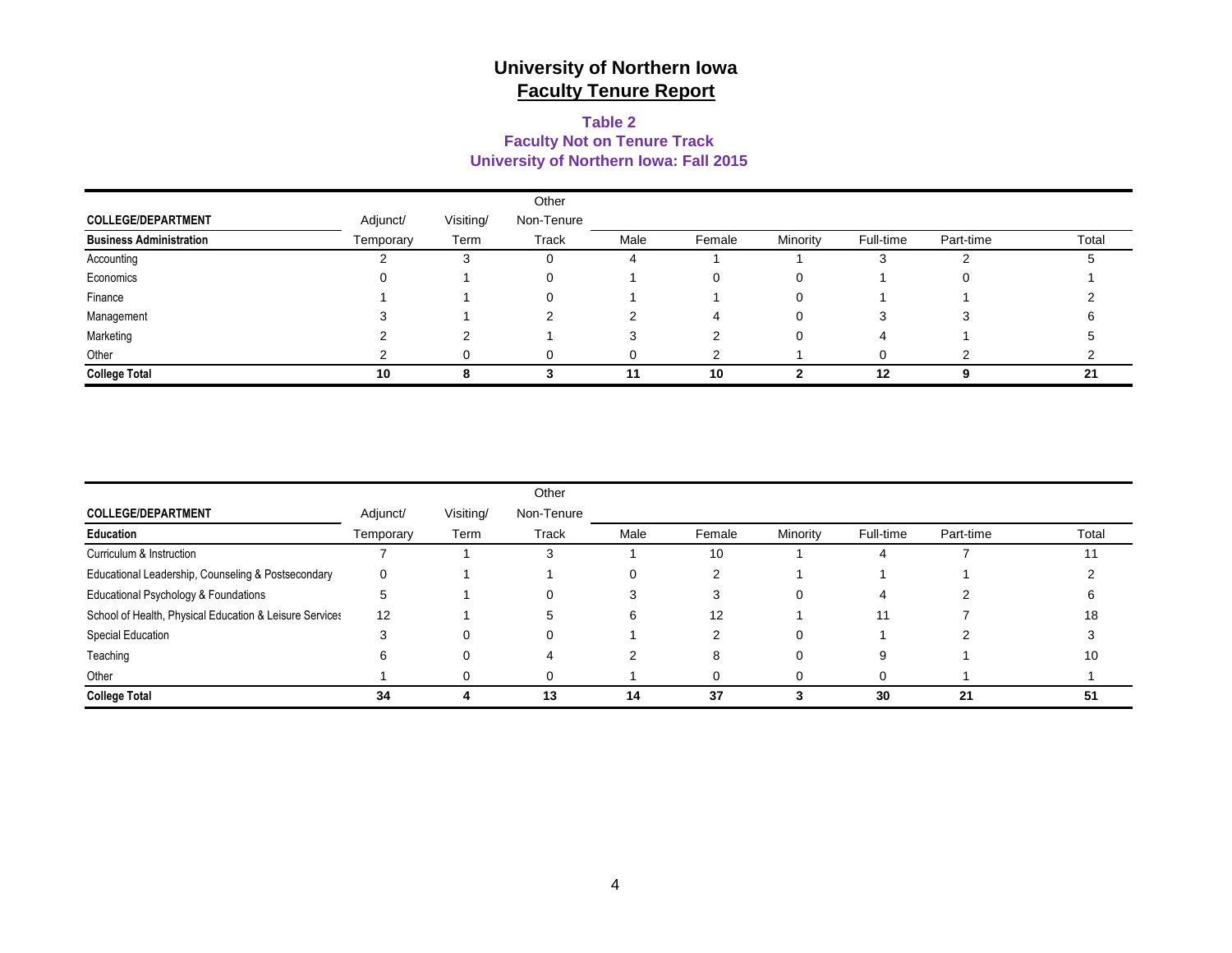### **University of Northern Iowa: Fall 2015 Faculty Not on Tenure Track Table 2 (Cont.)**

|                                      |           |           | Other      |                |          |                |           |           |       |
|--------------------------------------|-----------|-----------|------------|----------------|----------|----------------|-----------|-----------|-------|
| <b>COLLEGE/DEPARTMENT</b>            | Adjunct/  | Visiting/ | Non-Tenure |                |          |                |           |           |       |
| Humanities, Arts and Sciences        | Temporary | Term      | Track      | Male           | Female   | Minority       | Full-time | Part-time | Total |
| Art                                  | 3         |           | 0          |                | 3        |                | 3         |           | Δ     |
| Biology                              | 6         | 2         | $\Omega$   | $\Omega$       | 8        | $\overline{2}$ | 2         | 6         |       |
| Chemistry & Biochemistry             |           | $\Omega$  | 2          | $\Omega$       |          |                | 2         |           |       |
| Communication Sciences and Disorders |           | $\Omega$  |            | 0              | 8        | 0              | 6         |           |       |
| <b>Communication Studies</b>         |           | 2         |            | 5              |          | 3              | 10        |           | 12    |
| Computer Science                     |           | O         | O          | 0              |          | 0              | 0         |           |       |
| Earth Science                        |           | 0         | 0          | 2              |          | 0              | 0         |           |       |
| Technology                           |           | 2         | 0          | 6              | $\Omega$ |                | 2         |           |       |
| Languages & Literatures              | 13        | O         | 3          | 5              | 11       | $\overline{2}$ | 10        | n         | 16    |
| Mathematics                          |           |           |            | $\overline{2}$ | 5        | 0              | 3         |           |       |
| Philosophy & Religion                |           |           | 0          | 3              |          | 0              | 3         |           |       |
| Physics                              |           | 0         | 0          | 2              |          |                |           |           |       |
| School of Music                      | 19        | 2         | 3          | 14             | 10       | 3              |           | 17        | 24    |
| Theatre                              |           |           |            |                |          | 0              |           |           |       |
| Other                                |           |           | 0          | 0              | 2        | 0              |           |           | 2     |
| <b>College Total</b>                 | 78        | 11        | 11         | 41             | 59       | 14             | 51        | 49        | 100   |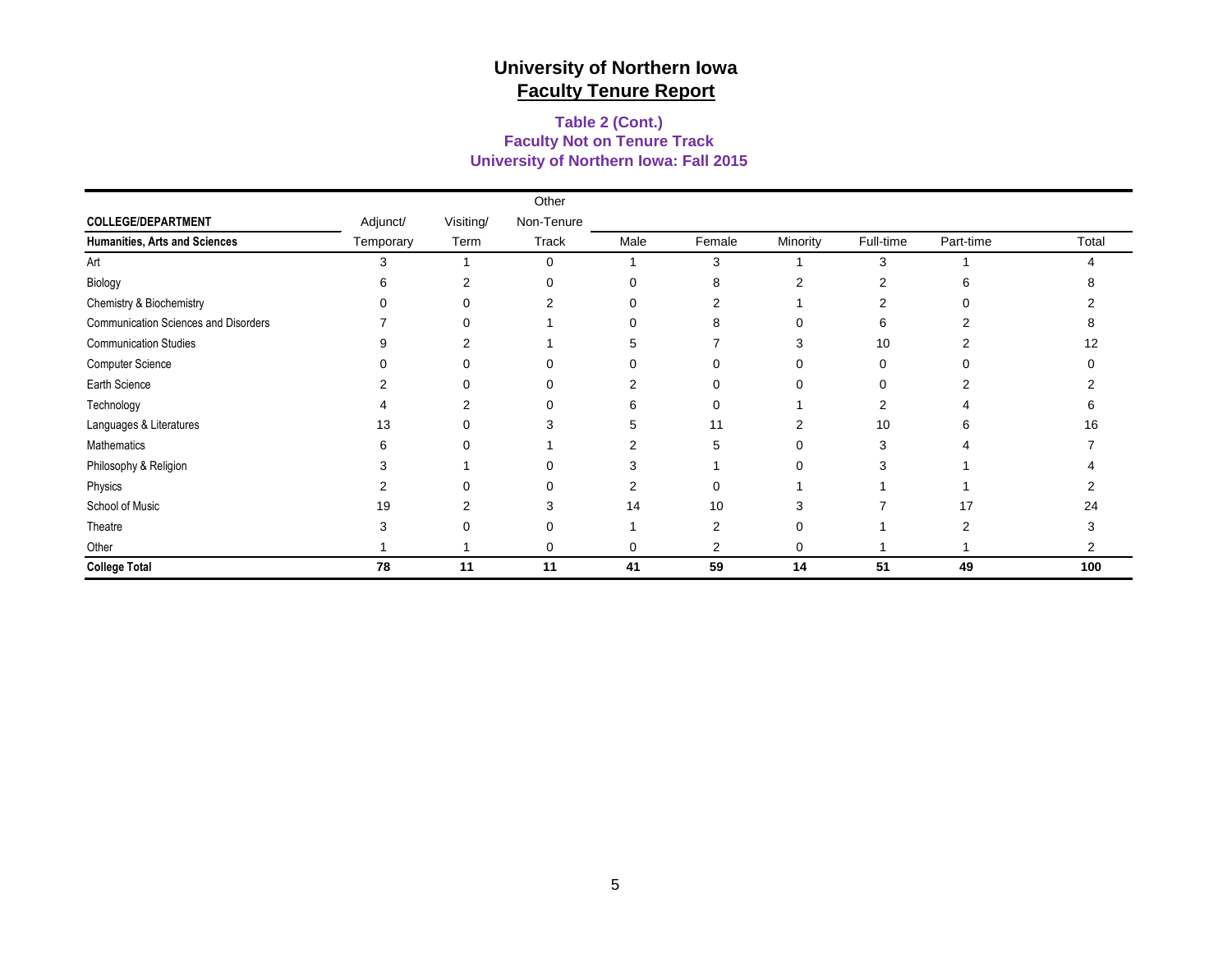### **Faculty Not on Tenure Track Table 2 (Cont.) University of Northern Iowa: Fall 2015**

|                                        |           |           | Other      |      |        |          |           |           |       |
|----------------------------------------|-----------|-----------|------------|------|--------|----------|-----------|-----------|-------|
| <b>COLLEGE/DEPARTMENT</b>              | Adjunct/  | Visiting/ | Non-Tenure |      |        |          |           |           |       |
| <b>Social and Behavioral Sciences</b>  | Temporary | Term      | Track      | Male | Female | Minority | Full-time | Part-time | Total |
| Geography                              |           |           | 0          | 3    |        |          |           |           |       |
| History                                |           |           | ◠          |      | ົ      |          | 0         |           |       |
| <b>Political Science</b>               |           |           | 0          | 3    |        |          |           |           |       |
| Psychology                             |           |           | 0          |      |        |          |           |           |       |
| School of Applied Human Sciences       |           |           | 0          | 0    | 8      |          | っ         | 6.        |       |
| Social Work                            |           |           |            |      |        |          |           |           |       |
| Sociology, Anthropology, & Criminology |           |           | 0          |      |        |          |           |           |       |
| Other                                  |           |           | 0          |      |        |          |           |           |       |
| <b>College Total</b>                   | 28        |           |            | 12   | 20     | ◠        |           | 27        | 32    |

|                  |           |           | Other      |      |        |          |           |           |       |
|------------------|-----------|-----------|------------|------|--------|----------|-----------|-----------|-------|
|                  | Adjunct/  | Visiting/ | Non-Tenure |      |        |          |           |           |       |
|                  | Temporary | Term      | Track      | Male | Female | Minority | Full-time | Part-time | Total |
| Library          |           | 0         | $\Omega$   | 0    |        | 0        |           |           |       |
| Other            | 21        | $\Omega$  | O          | 9    | 12     |          |           | 20        | 21    |
| Total            | 21        |           |            |      | 12     |          |           | 20        | 21    |
|                  |           |           |            |      |        |          |           |           |       |
| UNIVERSITY TOTAL | 171       | 24        | 30         | 87   | 138    | 25       | 99        | 126       | 225   |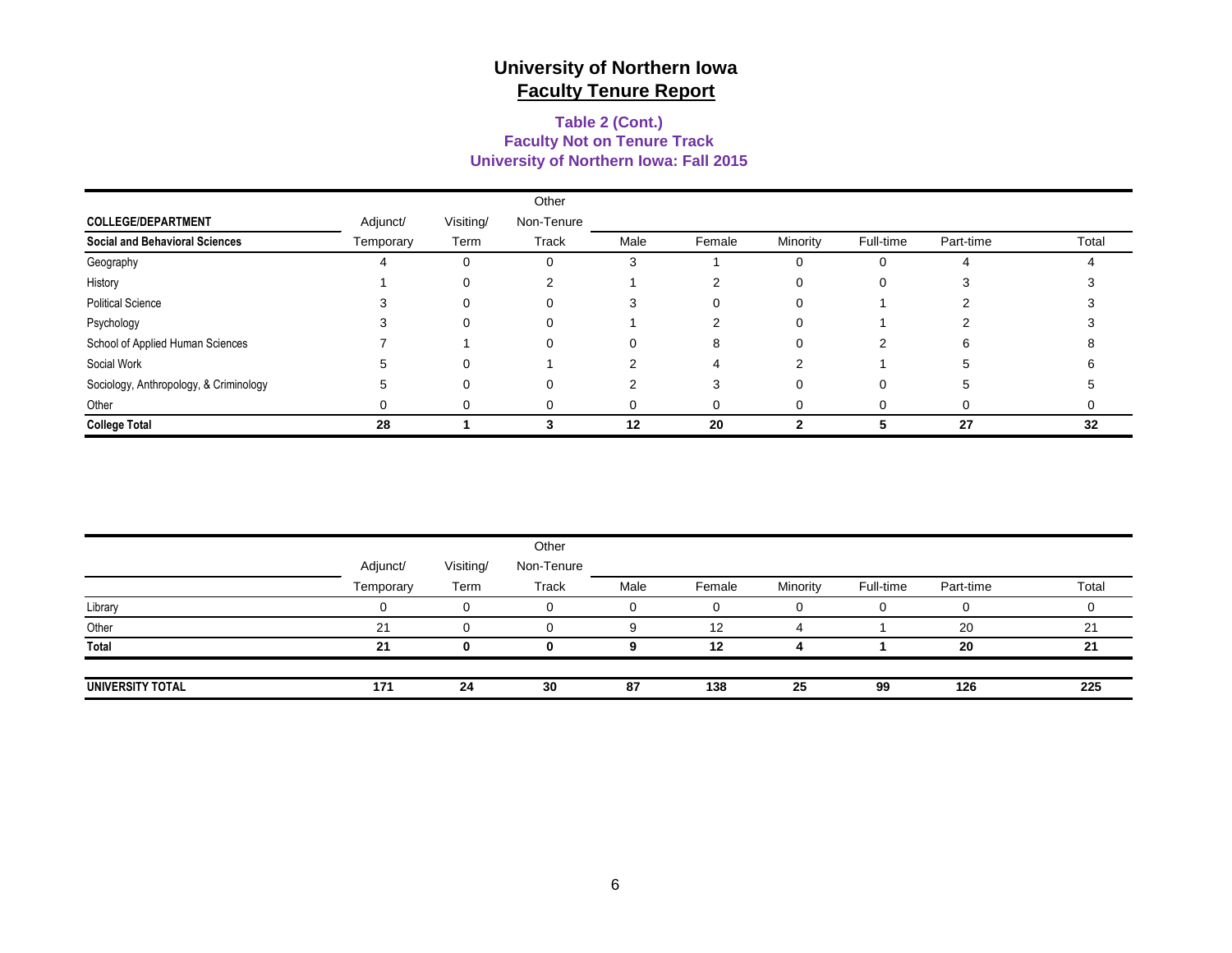#### **Table 3 Faculty by Tenure Status and Rank University of Northern Iowa: Fall 2015**

|                         |         |          |           |                     |       |       | %         | %       |
|-------------------------|---------|----------|-----------|---------------------|-------|-------|-----------|---------|
|                         |         | On       |           | Not on Tenure Track |       |       | Tenured   | Tenured |
|                         |         | Tenure   | Adjunct/  | Visiting/           |       |       | of Tenure | of All  |
| <b>Faculty Rank</b>     | Tenured | Track    | Temporary | Term                | Other | Total | Eligible  | Faculty |
| Professor               | 190     | $\Omega$ | 5         | 0                   | 0     | 193   | 100.0     | 98.4    |
| Associate Professor     | 199     | 8        | 2         | 0                   | 0     | 209   | 96.1      | 95.2    |
| Assistant Professor     | 9       | 120      | $\Omega$  | 2                   | 0     | 131   | 7.0       | 6.9     |
| Instructor              | 26      | 3        | 166       | 23                  | 25    | 243   | 89.7      | 10.7    |
| Lecturer/Other          | 0       | $\Omega$ | 4         | 0                   | 0     | 4     | 0.0       | 0.0     |
|                         |         |          |           |                     |       |       |           |         |
| <b>University Total</b> | 424     | 131      | 175       | 25                  | 25    | 780   | 76.4      | 54.4    |

\*Non-tenure track faculty are not eligible for consideration for the award of tenure. An appointment can be made for either a full-time

or part-time workload and for a fixed term or terms. The faculty rank is normally an instructor.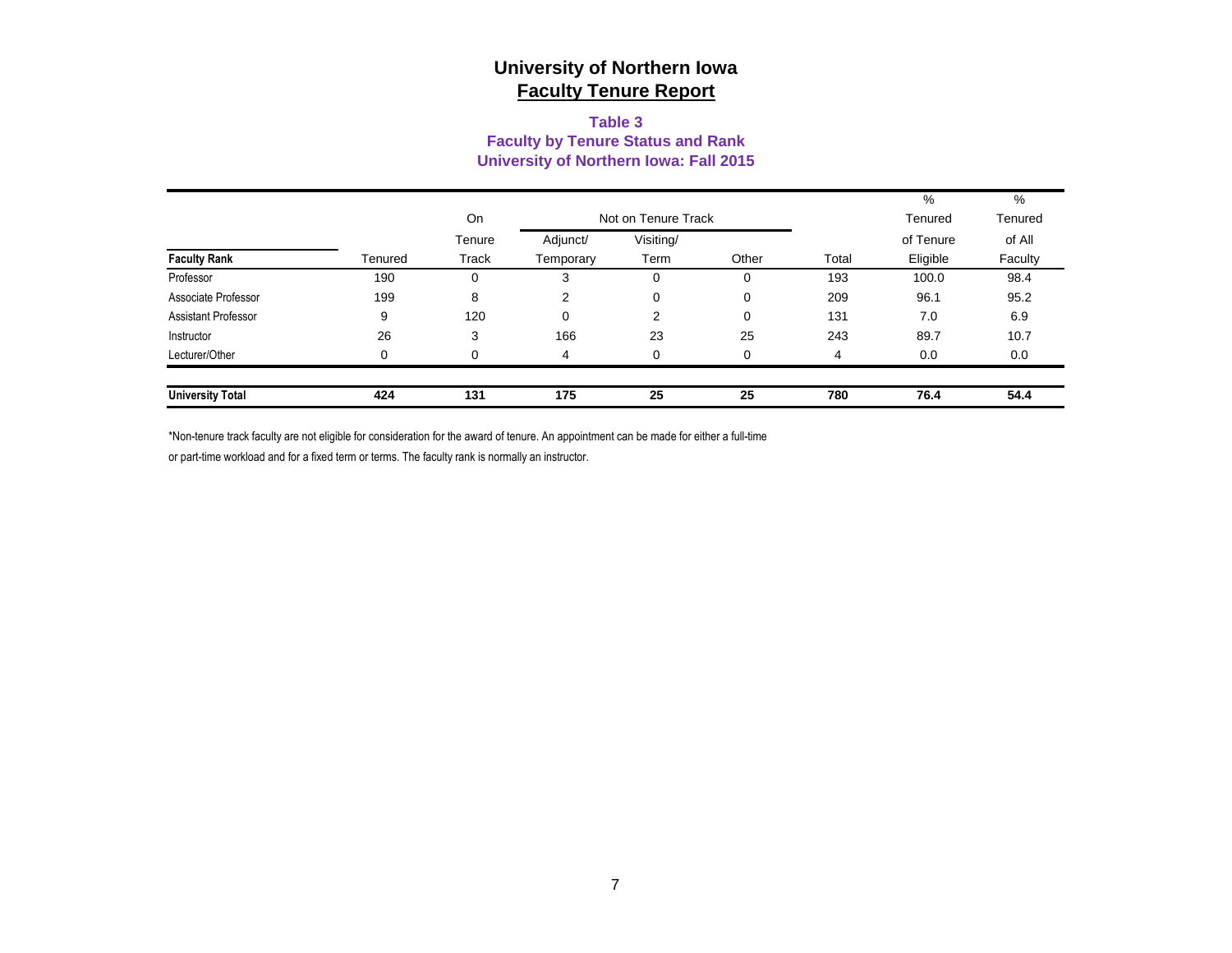#### **Table 4**

#### **Faculty by Gender and Ethnic Group University of Northern Iowa: Fall 2015**

|                                        | American Indian |       | Black/African | Hispanic/ | Native Hawaiian/       | Two or More Races        | White or  |
|----------------------------------------|-----------------|-------|---------------|-----------|------------------------|--------------------------|-----------|
| <b>Faculty Gender and Ethnic Group</b> | Alaska Native   | Asian | American      | Latino    | Other Pacific Islander | (Not Hispanic or Latino) | Caucasian |
| Male                                   |                 |       |               |           |                        |                          | 334       |
| Female                                 |                 | 29    |               |           |                        |                          | 337       |
| <b>University Total</b>                |                 | 56    | 25            | 19        |                        |                          | 671       |